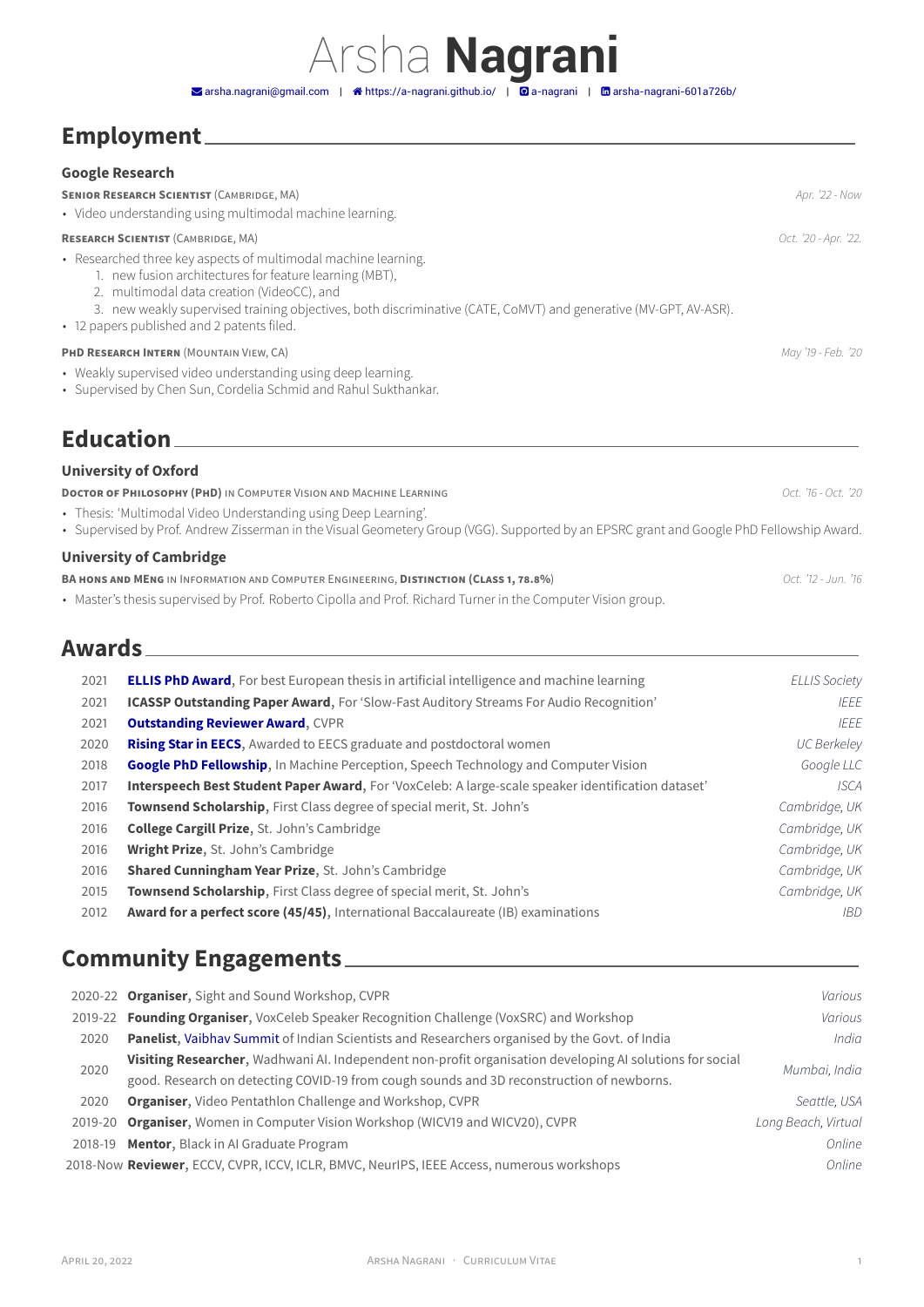| <b>Media</b>                                                    |                                                                                       |                                               |  |
|-----------------------------------------------------------------|---------------------------------------------------------------------------------------|-----------------------------------------------|--|
| <b>AI for Wildlife</b>                                          | Phys Org, New Scientist, MIT Tech Review, Verdict UK, TechXplore, Cosmos Magazine,    |                                               |  |
|                                                                 | Digital Trends, Oxford News, Science on Tap, Hindustan Times, E&T Magazine            |                                               |  |
| <b>VoxCeleb Speaker Recognition</b>                             | CMS Wire, Analytics Vidhya, Lionbridge AI, Forbes                                     |                                               |  |
| <b>Other</b>                                                    | MBT on the Google AI Blog, Google PhD Fellowship, Women of Silicon Valley, CVPR Daily |                                               |  |
| Teaching $\_\$                                                  |                                                                                       |                                               |  |
|                                                                 | Brown University, CSCI 2952-N, Advanced Topics in Deep Learning Spring 2022           | Guest Lecturer                                |  |
|                                                                 | Video Understanding using Multimodality                                               |                                               |  |
|                                                                 | <b>International Conference on Data Mining (ICDM), 2020</b>                           | Online Multimodal Knowledge Discovery Tutoria |  |
| Oxford University, MPLS DTC on Statistics and Data Mining, 2020 |                                                                                       |                                               |  |

## **Peer-Reviewed Publications**

\* Equal Contribution

Seo, P.H., **Nagrani, A.,** Arnab, A. and Schmid, C. "End-to-end Generative Pretraining for Multimodal Video Captioning" Conference on Computer Vision and Pattern Recognition (CVPR), 2022

Gabeur, V., Nagrani, A., Sun, C., Alahari, K., and Schmid, C. "Masking Modalities for Cross-modal Video Retrieval". Winter Conference on Applications of Computer Vision (WACV) 2022

**Nagrani, A.,** Yang, S., Arnab, A., Jansen, A., Schmid, C. and Sun, C. "Attention Bottlenecks for Multimodal Fusion". Conference on Neural Information Processing Systems (NeurIPS) 2021.

Bain, M., **Nagrani, A.,** Schofield, D., Berdugo, S., Bessa, J., Owen, J., Hockings, K.J., Matsuzawa, T., Hayashi, M., Biro, D. and Carvalho, S. "Automated audiovisual behavior recognition in wild primates.". Science advances, 7(46), p.eabi4883 2021.

Kazakos, E., Huh, J., **Nagrani, A.,** Zisserman, A. and Damen, D. "With a Little Help from my Temporal Context: Multimodal Egocentric Action Recognition". British Machine Vision Conference (BMVC) 2021.

Chen, H., Xie, W., Afouras, T., **Nagrani, A.,** Vedaldi, A. and Zisserman, A. "Audio-visual synchronisation in the wild". British Machine Vision Conference (BMVC) 2021.

Bain, M., **Nagrani, A.,** Varol, G. and Zisserman, A. "Frozen in Time: A Joint Video and Image Encoder for End-to-End Retrieval". International Conference on Computer Vision (ICCV) 2021.

Sun, C., **Nagrani, A.,** Tian, Y. and Schmid, C. "Composable Augmentation Encoding for Video Representation Learning". International Conference on Computer Vision (ICCV) 2021.

Chen, H., Xie, W., Afouras, T., **Nagrani, A.,** Vedaldi, A. and Zisserman, A. "Localizing Visual Sounds the Hard Way". Conference on Computer Vision and Pattern Recognition (CVPR) 2021.

Seo, P.H., **Nagrani, A.,** and Schmid, C. "Look Before you Speak: Visually Contextualized Utterances". Conference on Computer Vision and Pattern Recognition (CVPR) 2021.

Kazakos, E., **Nagrani, A.,** Zisserman, A. and Damen, D. "Slow-Fast Auditory Streams For Audio Recognition". International Conference on Acoustics, Speech and Signal Processing (ICASSP) 2021. **Outstanding Paper Award**

Brown, A.\*, Huh, J.\*, **Nagrani, A.\*,** Brown, A., Chung, J. S., and Zisserman, A. "Playing a Part: Speaker Verification at the Movies". International Conference on Acoustics, Speech and Signal Processing (ICASSP) 2021.

Bain, M., **Nagrani, A.,** Brown, A., and Zisserman, A. "Condensed Movies: Story Based Retrieval with Contextual Embeddings". Asian Conference on Computer Vision (ACCV) 2020. **Oral Presentation**

Chung, J. S.\*, Huh, J.\*, **Nagrani, A.\*,** Afouras, T., and Zisserman, A. "Spot the conversation: speaker diarisation in the wild ". INTERSPEECH 2020.